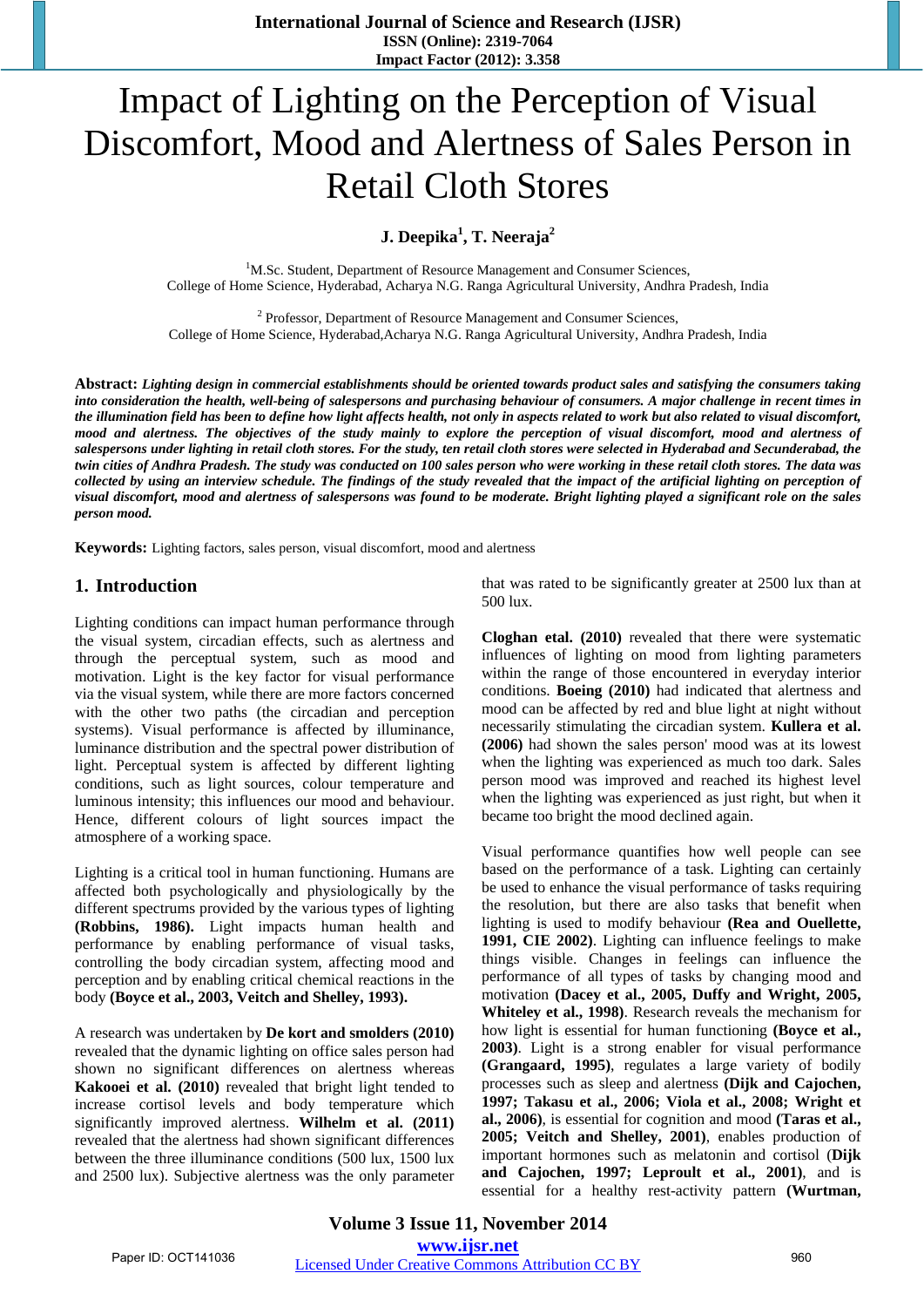**1975).** The purpose of the study is to find out the impact of lighting on salesperson perception of Visual Discomfort, Mood and Alertness in retail cloth stores.

## **2. Methodology**

## **2.1 Sampling Procedure**

Exploratory research design was selected for this study. From each store, the list of ten salesperson were selected to find out their perception of visual discomfort, mood and alertness and demographic characteristics by using an interview schedule. The researcher conducted a study with a sample size of 100 salesperson of different age groups randomly selected in retail cloth stores of Hyderabad and Secunderabad, the twin cities of Andhra Pradesh.

#### **2.2 Variables and their Measurement**

The independent variables of the study were age of the salesperson, number of years of work experience and quantity of lighting parameters in retail cloth stores. The dependent variables selected for the study perception of visual discomfort, mood and alertness. In the present investigation the quantity of illumination in retail cloth stores was taken as a base for understanding the differences among retail cloth store. According to **United States environmental protection agency (1997)**, the quantitative parameters of illumination are luminous flux (lm), illuminance (lux), luminance  $(cd/m^2)$ . Hence these lighting parameters were taken as independent variables. These parameters were measured on floor, ceiling, backside of the consumer seating (wall 1), left hand side of the consumer seating (wall 2), wall facing the consumer seating (wall 3) and right hand side of the consumer seating (wall 4).

#### **2.3 Tools used**

Perception of visual discomfort, mood and alertness were measured by developing an interview schedule.

## **2.4 Data Analysis**

Frequencies and percentages were calculated for the profile of the respondents on the variables. The four outcome groups based on the similarities of lighting conditions were treated as independent variables for data analysis. The data was subjected ANOVA, to find out the association between independent and dependent variables of the study. The data collected on salesperson perception of visual discomfort, mood and alertness was tabulated, presented and discussed below. Hypothesis was formulated to test the relationship between independent and dependent variables.

## **3. Results and discussion**

## **3.1 Demographic Data**

The participants for the study were mostly middle aged persons, aged  $34.04 \pm 8.96$  years (mean  $\pm$  SD). Years of work experience of the selected salespersons ranged from 2- 35 years. Comparatively, a larger proportion (38%) of the sample bared a work experience of 6-15 years. Twenty eight per cent of the sample had > 16 years of experience as sales person.

#### **3.2 Perception of Visual Discomfort**

Impact of lighting in retail cloth stores on the perception of visual discomfort of the salesperson was studied. The respondents were asked to indicate whether lighting in retail cloth stores inculcates positive or negative or neutral visual discomfort while working. The respondents were asked to indicate the frequency of experiencing their perception of visual discomfort symptoms in terms of always, sometimes and never by the end of the day due to exposure to illumination in work environment.

| Table 1: Distribution of sample by perception of visual |  |  |
|---------------------------------------------------------|--|--|
| discomfort                                              |  |  |

|      | Perception of visual discomfort                                                        | <b>Always</b> |          | % Sometimes | %  | Never <sup>9</sup> |    |
|------|----------------------------------------------------------------------------------------|---------------|----------|-------------|----|--------------------|----|
| 1.1. | I feel eyestrain by the end of the day<br>due to exposure to over illumination         | 32            | 32       | 61          | 61 | 7                  | 7  |
| 1.2. | Due to bright lights I feel discomfort<br>in my vision                                 | 34            | 34       | 46          | 46 | 20                 | 20 |
| 1.3. | My vision becomes blurred due to<br>the lights                                         | 22            | 22       | 67          | 67 | 11                 | 11 |
| 1.4. | I experience the feeling of double vision<br>due to over-illumination                  | $\bf{0}$      | $\bf{0}$ | 21          | 21 | 79                 | 79 |
| 1.5. | <b>Excessive blinking happens when</b><br>seeing the materials                         | 8             | 8        | 27          | 27 | 65                 | 65 |
| 1.6. | Under prevailing lighting condition<br>checking the quality of<br>clothes is stressful | 6             | 6        | 32          | 32 | 62                 | 62 |
| 1.7. | Exposure to lighting in the shop leads<br>to watering of eyes                          | 12            | 12       | 60          | 60 | 28                 | 28 |
| 1.8. | Reflections of light is causing initiation<br>in the eye                               |               | 16       | 72          | 72 | 12                 | 12 |
| 1.9. | Blurring in the vision is experienced                                                  | 3             | 3        | 83          | 83 | 14                 | 14 |
|      | 1.10 Feeling of visual exhaustion is<br>experienced after completingwork               | 4             | 4        | 66          | 66 | 30                 | 30 |

From the (Table 1), it showed that majority (34%) of the salespersons felt positively discomfort in their vision always due to bright lights, (83%) of the salespersons experienced sometimes blurring in their vision and never (79%) of the salesperson experienced the feeling of double vision due to over-illumination.

It showed that minority of the salesperson sometimes (21%) experienced the feeling of double vision and never (7%) of the sales person felt eyestrain by the end of the day due to over-illumination

The impact of the artificial lighting on visual discomfort of sales person was found to be moderate. Mostly the respondents were experiencing the symptoms related to visual discomfort sometimes.

#### **3.2.1 ANOVA among groups in the perception of visual discomfort with regard to lighting effect**

According to perception of visual discomfort, Analysis of variance was performed among groups of retail cloth stores. The 'F' value was found to be non significant (Table 2). **Table 2:** Analysis of variation among groups in the perception of visual discomfort with regard to lighting effect

| Effect                                                                  |        | Within Between | $F -$       | Probability Level of |              |  |  |
|-------------------------------------------------------------------------|--------|----------------|-------------|----------------------|--------------|--|--|
|                                                                         | groups | groups         | Value       | F-Value              | significance |  |  |
| Group                                                                   |        | 96             | $2.12^{NS}$ | 0.0471               | 0.05         |  |  |
| $**$ - significant at 0.01 level, $*$ - significant at 0.05 level, NS - |        |                |             |                      |              |  |  |
| Non Significant                                                         |        |                |             |                      |              |  |  |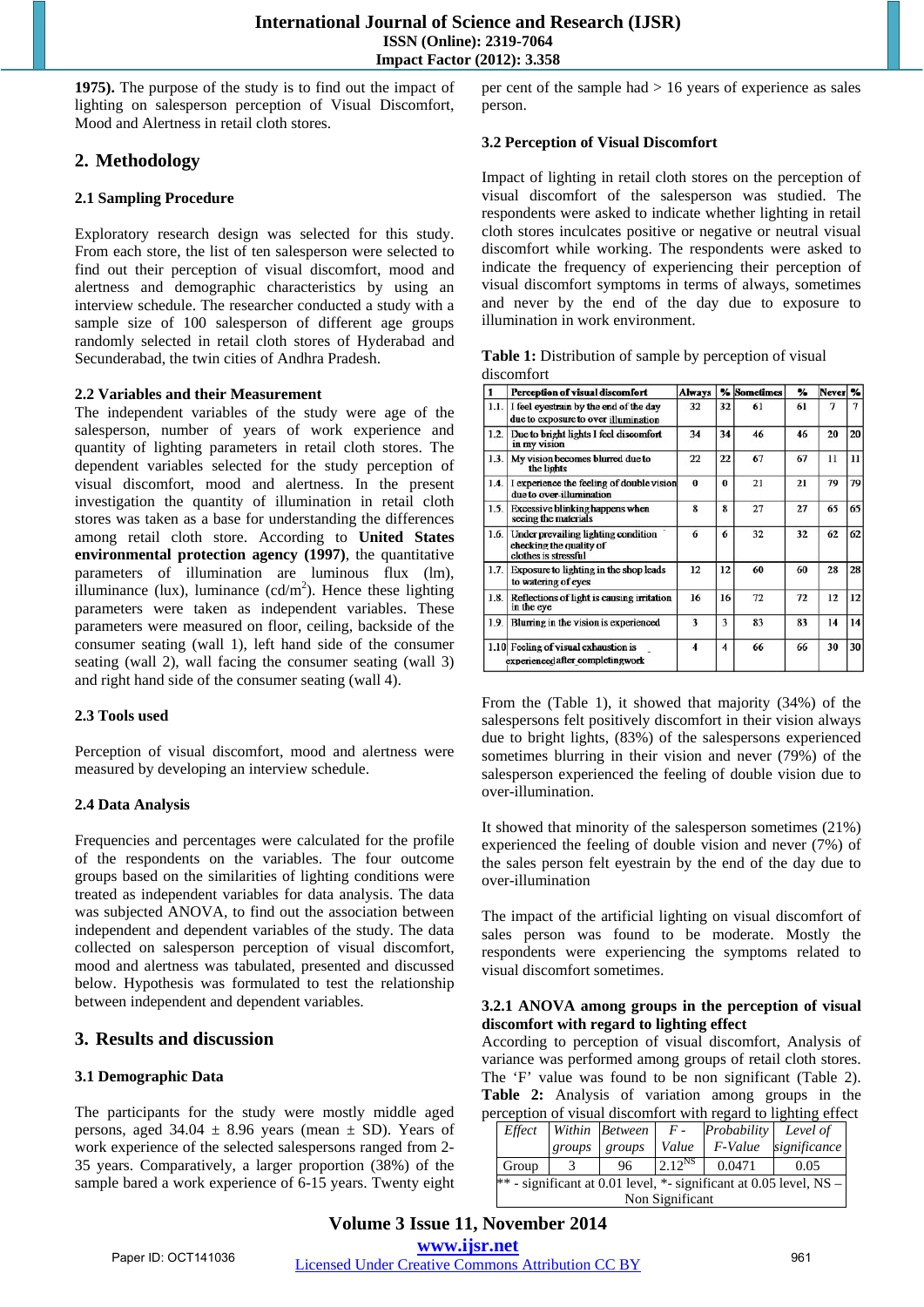Hence, the null hypothesis was accepted.

There exists no relationship between lighting conditions in retail cloth stores and visual discomfort of the salesperson. According to the study no impact of lighting condition in retail cloth stores on visual discomfort of the salesperson was found. The findings of the study differ with the study conducted by Newsham et al. (2003), wherein it was reported no significant effect of light on visual discomfort.

#### **3.3 Mood**

Impact of lighting in retail cloth stores on the mood of salespersons while working was explored. The respondents were asked to indicate whether lighting in retail cloth stores inculcates positive mood or negative mood or neutral mood while working. The respondents were asked to indicate the changes in mood in terms of always, sometimes and never by the end of the day due to exposure to illumination in work environment.

**Table 3:** Distribution of sample by mood

| 3.   | Mood                                                                      | <b>Always</b>  | ₩              | <b>Sometimes</b> | չ  | Never | %  |
|------|---------------------------------------------------------------------------|----------------|----------------|------------------|----|-------|----|
| 3.1  | Well lighted environment in the shop<br>makes me feel energetic           | 24             | 24             | 39               | 39 | 37    | 37 |
| 3.2  | While working in illuminated shop,<br>I experience the feeling of anxiety | 19             | 19             | 48               | 48 | 33    | 33 |
| 3.3  | I get irritate while showing materials                                    | 4              | 4              | 58               | 58 | 38    | 38 |
| 3.4  | Unknowingly I get into depression ·<br>when I working in the shop         | $\bf{0}$       | $\bf{0}$       | 57               | 57 | 43    | 43 |
| 3.5  | Continuous lighting in the shop<br>disturbs my work and puts my mood off  | 21             | 21             | 71               | 71 | g     | 8  |
| 3.6  | I feel tired after sometime                                               | 14             | 14             | 72               | 72 | 14    | 14 |
| 3.7  | I experience the feeling of loosing<br>concentration in workplace         | 27             | 27             | 66               | 66 | 7     | 7  |
| 3.8  | I get feeling of worthlessness,<br>hopelessness or inappropriate guilt    | $\overline{2}$ | $\overline{2}$ | 75               | 75 | 23    | 23 |
| 3.9  | I experienced difficulty in concentrating<br>or making decisions          | $\overline{2}$ | $\overline{2}$ | 41               | 41 | 57    | 57 |
| 3.10 | Overwhelming and intense feeling<br>of sadness or grief                   | $\bf{0}$       | $\bf{0}$       | 50               | 50 | 50    | 50 |

From the (Table 3), it showed that majority (27%) of the salespersons always experienced the feeling of loosing concentration in their workplace, sales persons sometimes (75%)felt worthlessness, hopelessness or inappropriate guilt and never (57%) of the sales person experienced difficulty in concentrating or making decisions.

It showed that minority of the salespersons always unknowingly get into depression when they working in the retail cloth stores, sometimes (39%) of the salesperson felt energetic in well lighted environment and never (7%) of the salesperson experienced feeling of loosing concentration in their workplace.

The impact of the artificial lighting on mood of the sales person working as sales person was found to be moderate. Mostly the respondents were experiencing the symptoms related to mood only sometimes.

## **3.3.1 ANOVA among groups in the perception of visual discomfort with regard to lighting effect**

According to mood, Analysis of variance was performed among groups of retail cloth stores. The 'F' value was found to be significant at 0.05 level (Table 4).

**Table 4:** Analysis of variation among groups in the mood of sales person with regard to lighting effect

| Effect                                                                   | Within<br>groups | <b>Between</b><br>groups | $F -$<br>Value | Probability<br>F-Value | Level of<br>significance |  |  |
|--------------------------------------------------------------------------|------------------|--------------------------|----------------|------------------------|--------------------------|--|--|
| Group                                                                    |                  | 96                       | $2.86*$        | 0.0412                 | 0.05                     |  |  |
| ** - significant at 0.01 level, *- significant at 0.05 level, $NS - Non$ |                  |                          |                |                        |                          |  |  |
| Significant                                                              |                  |                          |                |                        |                          |  |  |

For further study pairs of groups were tested at 1 per cent level and 5 per cent level of significance by using 't'-test (Multiple Comparison Test). Computed 't' values revealed significant difference between group 1 and 3 at 0.01 level, between group 3 and 4 at 0.05 level and between group 3 and 4 at 0.05 level (Table 5).

**Table 5:** Mean comparison and significant probabilities between the scores of different groups due to exposure to lighting on mood

| Effect       | Group                                                                              |   |           | Group Estimate Standard DF<br>Error |    |                    | t-Value Probability>t-<br>value | Level of<br>significance |
|--------------|------------------------------------------------------------------------------------|---|-----------|-------------------------------------|----|--------------------|---------------------------------|--------------------------|
| Group        | ı                                                                                  | 2 | 1.2       | 0.8139                              | 96 | 1.47 <sup>NS</sup> | 0.1437                          | <b>NS</b>                |
| Group        | 1                                                                                  | 3 | 2.55      | 0.8916                              | 96 | $2.86***$          | 0.0052                          | 0.01                     |
| <b>Group</b> | 1                                                                                  | 4 | 0.8667    | 0.8139                              | 96 | 1.06 <sup>NS</sup> | 0.2897                          | <b>NS</b>                |
| Group        | $\mathbf{z}$                                                                       | 3 | 1.35      | 0.8139                              | 96 | $1.66^{NS}$        | 0.1005                          | <b>NS</b>                |
| Group        | $\mathbf{z}$                                                                       | 4 | $-0.3333$ | 0.728                               | 96 | $-0.46NS$          | 0.6481                          | <b>NS</b>                |
| Group        | 3                                                                                  | 4 | $-1.6833$ | 0.8139                              | 96 | $-2.07*$           | 0.0413                          | 0.05                     |
|              | ** - significant at 0.01 level. *- significant at 0.05 level. NS - Non Significant |   |           |                                     |    |                    |                                 |                          |

Hence, the null hypothesis was rejected.

There exists a relationship between lighting conditions in retail cloth stores and mood of the salesperson. Sales person who were exposed to lighting in retail cloth stores had their change in mood in different sections of the day. The lighting conditions in retail cloth stores showed impact on the mood of the sales person. The sales person were found experiencing the feeling of energetic while working in illuminated shop, feeling of anxiety, feeling of irritation while showing materials, getting into depression when working in the shop, disturbance due to continuous lighting in the shop, feeling of loosing concentration in workplace, feeling of worthlessness, hopelessness or inappropriate guilt, difficulty in concentrating or making decisions and overwhelming and intense feeling of sadness or grief under illuminated work environment. The findings of the study differ with the study conducted by Knez (2001), where no direct influence of lighting on participant's mood was observed.

## **3.4 Feeling of alertness**

Impact of lighting in retail cloth stores on the feeling of alertness of sales person was explored in the present study. The respondents were asked to indicate the frequency of experiencing symptoms of alertness.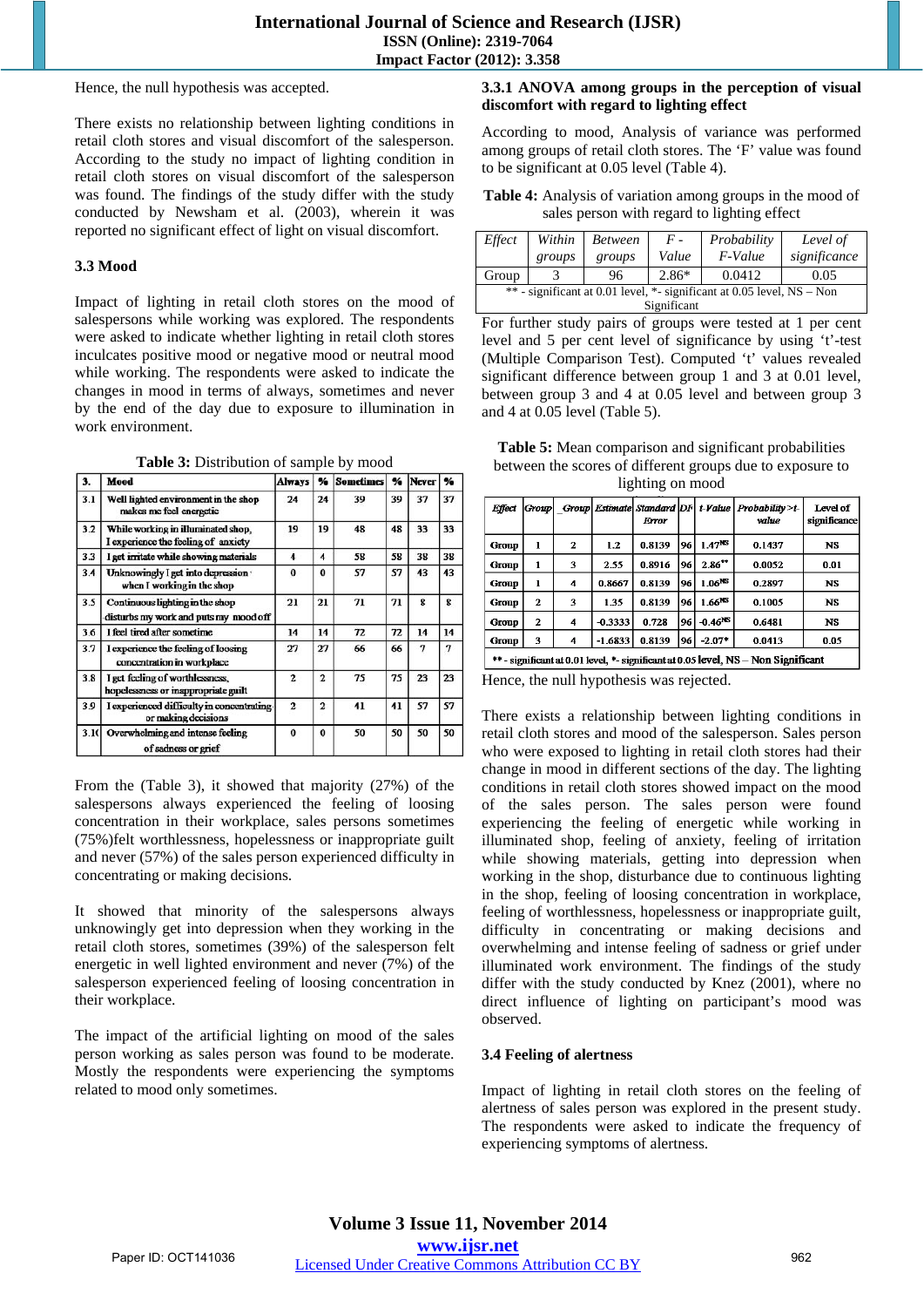## **International Journal of Science and Research (IJSR) ISSN (Online): 2319-7064 Impact Factor (2012): 3.358**

| б.  | <b>Alertness</b>                                                                                            |    |    | Always  %  Sometimes  %  Never  % |    |    |    |
|-----|-------------------------------------------------------------------------------------------------------------|----|----|-----------------------------------|----|----|----|
| 6.1 | Well lighting in retail cloth<br>stores makes me feel alert                                                 | 37 | 37 | 53                                | 53 | 10 | 10 |
| 6.2 | Continuous exposure of<br>lighting slips off my<br>concentration and I get<br>confused                      | 0  | 0  | 50                                | 50 | 50 | 50 |
| 6.3 | <b>Bright light disturb my</b><br>alertness and I tend<br>to make mistaken                                  | 0  | 0  | 50                                | 50 | 50 | 50 |
| 6.4 | Due to the continuous<br>exposure of lighting in store,<br>I lose concentration and<br>show wrong materials | 0  | O  | 21                                | 21 | 79 | 79 |

**Table 6:** Distribution of Sample by the feeling of alertness

From the (Table 6), it showed that majority of the salesperson always (37%), sometimes (53%) felt alert under well lighted environment and never (79%) of the sales person lost concentration and show wrong materials due to continuous exposure of lighting in store.

It showed that minority of the salespersons always felt that continuous exposure of lighting slips off concentration, get confused, lose concentration and shows wrong materials and bright light disturbs their alertness and tends to make mistaken. Only ten per cent of the sales person never felt alertness when working under well lighted environment. Twenty one percent of salesperson sometimes felt that they are losing their concentrating due to the continuous exposure of lighting in store.

The impact of the artificial lighting in the retail cloth stores on the feeling of alertness of sales person was found to be moderate. Mostly the respondents were experiencing the symptoms related feeling of alertness sometimes.

According to lighting factors the retail cloth stores were significantly classified into four groups. According to feeling of alertness, Analysis of variance was performed among groups of retail cloth stores. The 'F' value was found to be non significant (Table 7).

Table 7: Analysis of variation among groups in the feeling of alertnes of sales person with regard to lighting effect

| Effect                                                                   | Within | <b>Between</b> | $F$ -<br>Probability |         | Level of     |  |  |
|--------------------------------------------------------------------------|--------|----------------|----------------------|---------|--------------|--|--|
|                                                                          | groups | groups         | Value                | F-Value | significance |  |  |
| Group                                                                    |        | 96             | $1.94^{NS}$          | 0.1279  | NS           |  |  |
| $ **$ - significant at 0.01 level, $*$ - significant at 0.05 level, NS – |        |                |                      |         |              |  |  |
| Non Significant                                                          |        |                |                      |         |              |  |  |

Hence, the null hypothesis was accepted.

There exists no relationship between lighting conditions in retail cloth stores and feeling of alertness of the salesperson. Out of the three psychological health variables studied. Only the mood of the salesperson was found to be influenced by the lighting environment in retail cloth stores. The findings of the study differ with the study conducted by Grunberger et al. (1993), which revealed higher light level had a positive effect on participants' alertness.

## **4. Conclusions**

An attempt was made to study the impact of highly illuminated environment in retail cloth stores on perception of visual discomfort, mood and alertness. All the sales person reported that they had to work continuously for longer periods of time under lighting conditions. They performed their jobs throughout the year without any rotations and were employed full-time for the assigned work. The results of the study revealed that the impact of the artificial lighting on visual discomfort, mood and alertness of workers was found to be moderate. According to the study there was no impact of lighting on visual discomfort and feeling of alertness on the salesperson but there was an impact of lighting on the mood of the salesperson in retail cloth stores**.** 

## **5. Acknowledgement**

I acknowledge the opportunity given for carrying out my research to the college, guide, family, friends, professors and the salesperson of retail cloth stores for cooperating with be to bring out this study by being part of it.

## **References**

- [1] Boeing, "Effects of red and blue light on alertness, sleepiness and mood," Lighting Research and Technology, Lighting Research Center, 2010, www.Iru.rpi.edu.
- [2] P. Boyce, C. Hunter, C. O. Howlett, "The benefits of daylight through windows," Lighting research center, Rensselaer polytechnic institute, Troy, New York, 2003.
- [3] CIE (Commission Internationale de l'Eclairage), "The correlation of models for vision and visual performance," 2002.
- [4] C.L.B. Cloughan, P.A. Aspinall, R.S. Webb, "The impact of lighting on mood," Lighting Research and Technology, 42, 297-311, 2010.
- [5] D.M. Dacey, H.W. Liao, B.B. Peterson, F.R. Robinson, V.C. Smith, J. Pokorny, K.W. Yau, P.D. Gamlin, "Melanopsin-expressing ganglion cells in primate retina signal color and irradiance," 433, 749-754, 2005.
- [6] Y. De kort, K.C.H.J. Smolders, "Effects of dynamic lighting on office salespersons: First results of a field study with monthly alternating settings", Lighting Research and Technology, 42(3), 345-360, 2010.
- [7] D.J. Dijk, C. Cajochen, "Melatonin and the circadian regulation of sleep initiation, consolidation, structure, and the sleep EEG," Journal of biological rhythms, 12, 627-635, 1997.
- [8] J.F. Duffy, K.P. Wright, "Entrainment of the human circadian system by light," Journal of Biological Rhythms, 20(4), 326-338, 2005.
- [9] E.M. Grangaard, "Colour and light effects on learning," Retrieved from ERIC database, (ED382381), 1995.
- [10]J. Grunberger, L. Linzmayer, M. Dietzel, B. Saletu, "The effect of biologically active light on the noon and thymopsyche and on psychophysiological variables in healthy volunteers," International journal of psychophysiology, 15(1), 27-37, 1993.
- [11]H. Kakooei, Z.Z. Ardakani, M.T. Ayattollahi, M. Karimian, G.N. Saraji, A.A. Owji, "The effect of bright light on physiological circadian rhythms and subjective alertness of shift work nurses in Iran", International Journal of Occupational Safety and Ergonomics, 16(4), 477-485, 2010.

# **Volume 3 Issue 11, November 2014**